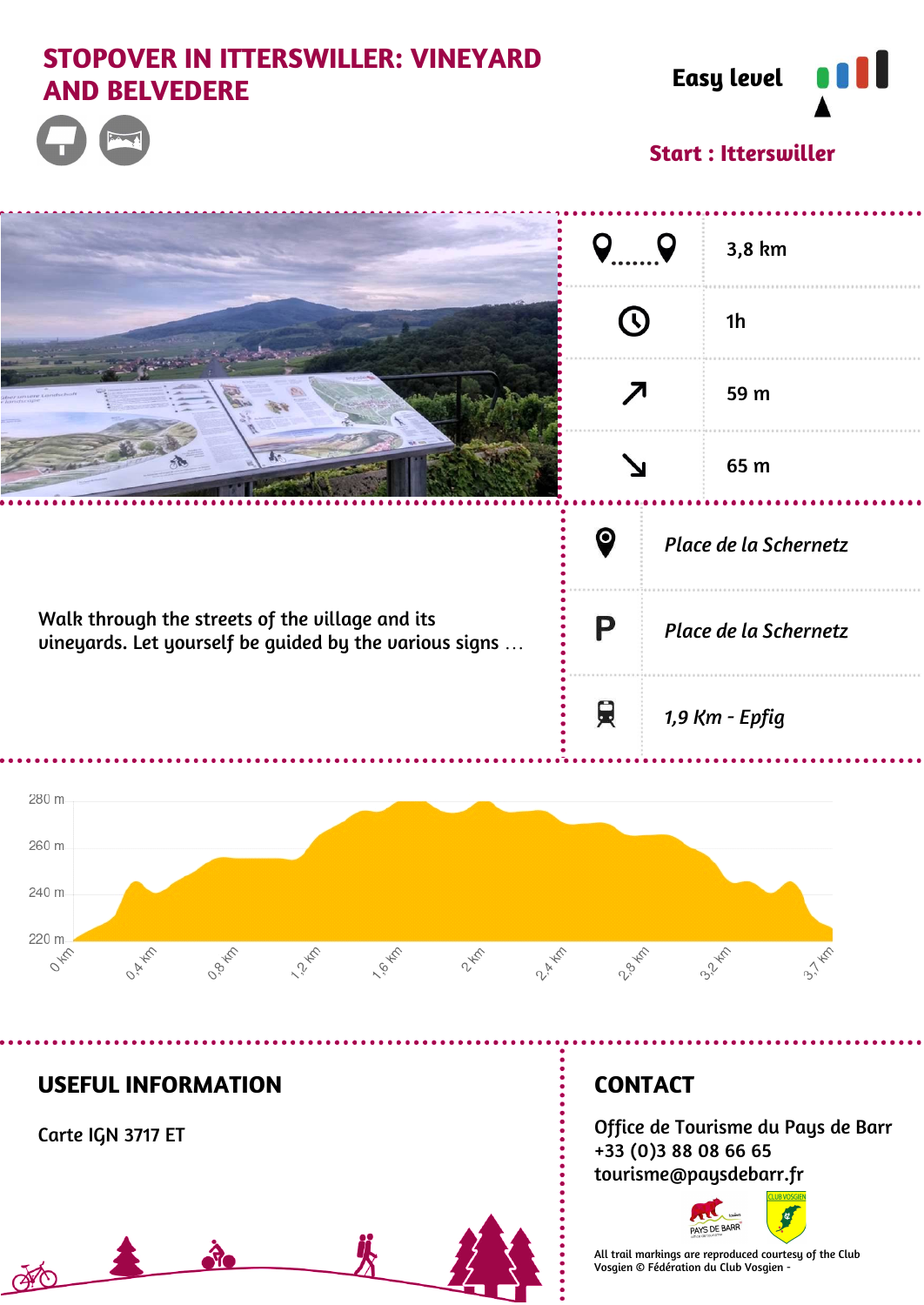#### **STEPS**

## **The bottom of the village**

Leave the car park. Cross the petanque ground and take the small path. In front of the vineyards, take the tarmac path on the right.

### **The heart of the village**

At the monument with a cross, go up the D35 to the right. At the intersection, turn left towards Barr. Caution: narrow pavements. After visiting the church with its 14th century wall painting, leave the village. After the village exit sign, turn right. At the intersection, turn right again.

## **In the vineyards**

Arrival in the vineyards. Take the first path on the right to reach the belvedere. Panoramic view of Strasbourg, the Black Forest, the Ungersberg and Bernstein hills. Walk around the belvedere and walk back to the intersection. Turn right after the bench. At the second intersection, turn right. At the monument with a cross, take the middle path.

### **Way back to the bottom of the village**

Walk downhill, then turn right. At the intersection, turn left down the D35. At the monument with a cross, leave the road and return to the starting point.